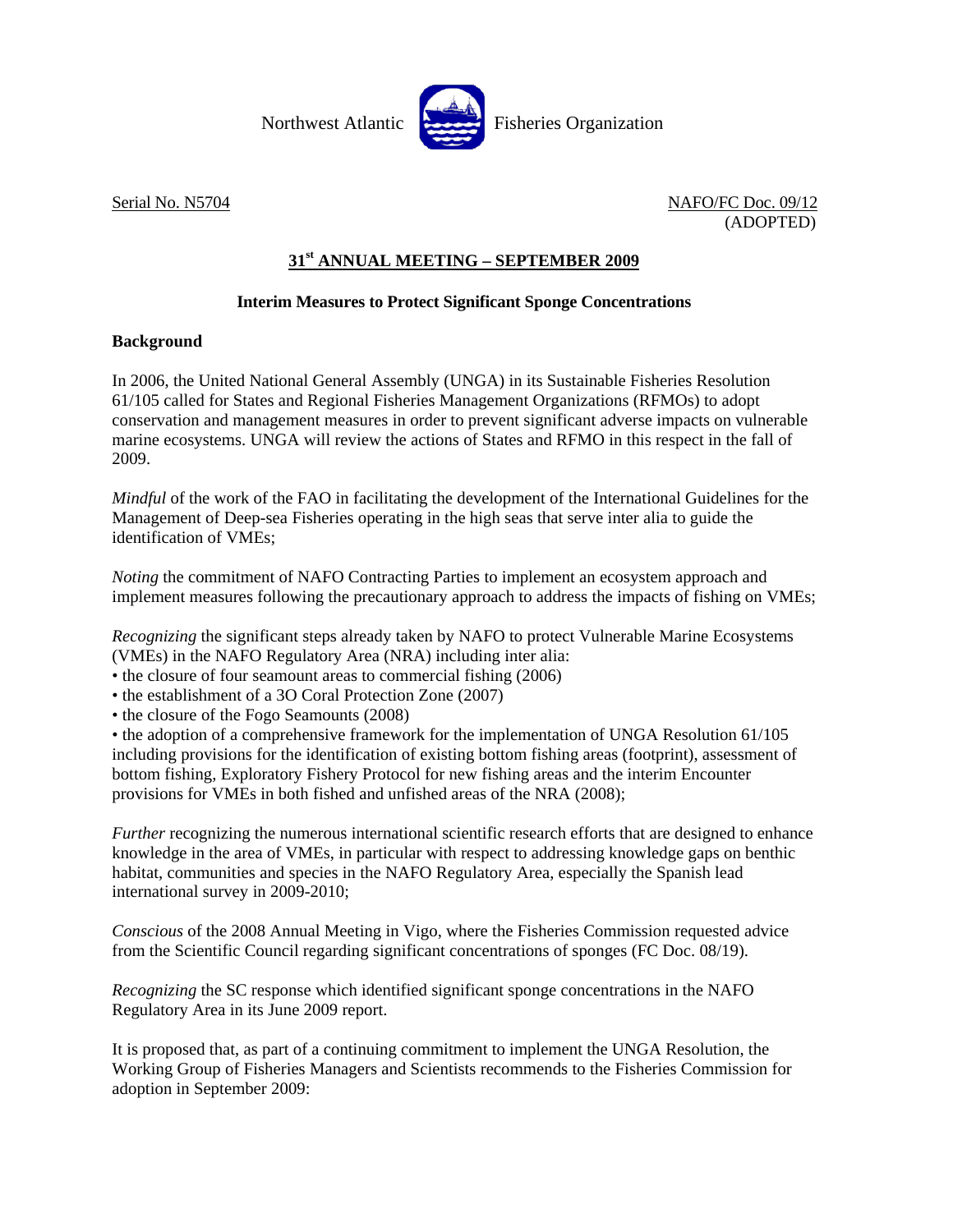1. Establishment of sponge protection zones in Divisions 3L, 3M and 3N:

Establish Article 16 bis of NCEM "Sponge Protection Zones"

*1*. As of January 1, 2010 the following areas shall be closed on an interim basis to all bottom fishing activities until **December 31, 2011.** The closed areas are defined by connecting the following coordinates (in numerical order and back to coordinate 1).

*2*. The measures referred to **in Article 16 bis (1)** shall be reviewed before 2012 by the Fisheries Commission taking account the advice from the Scientific Council and the Working Group of Fisheries Managers and Scientists, and a decision shall be taken on future management measures.